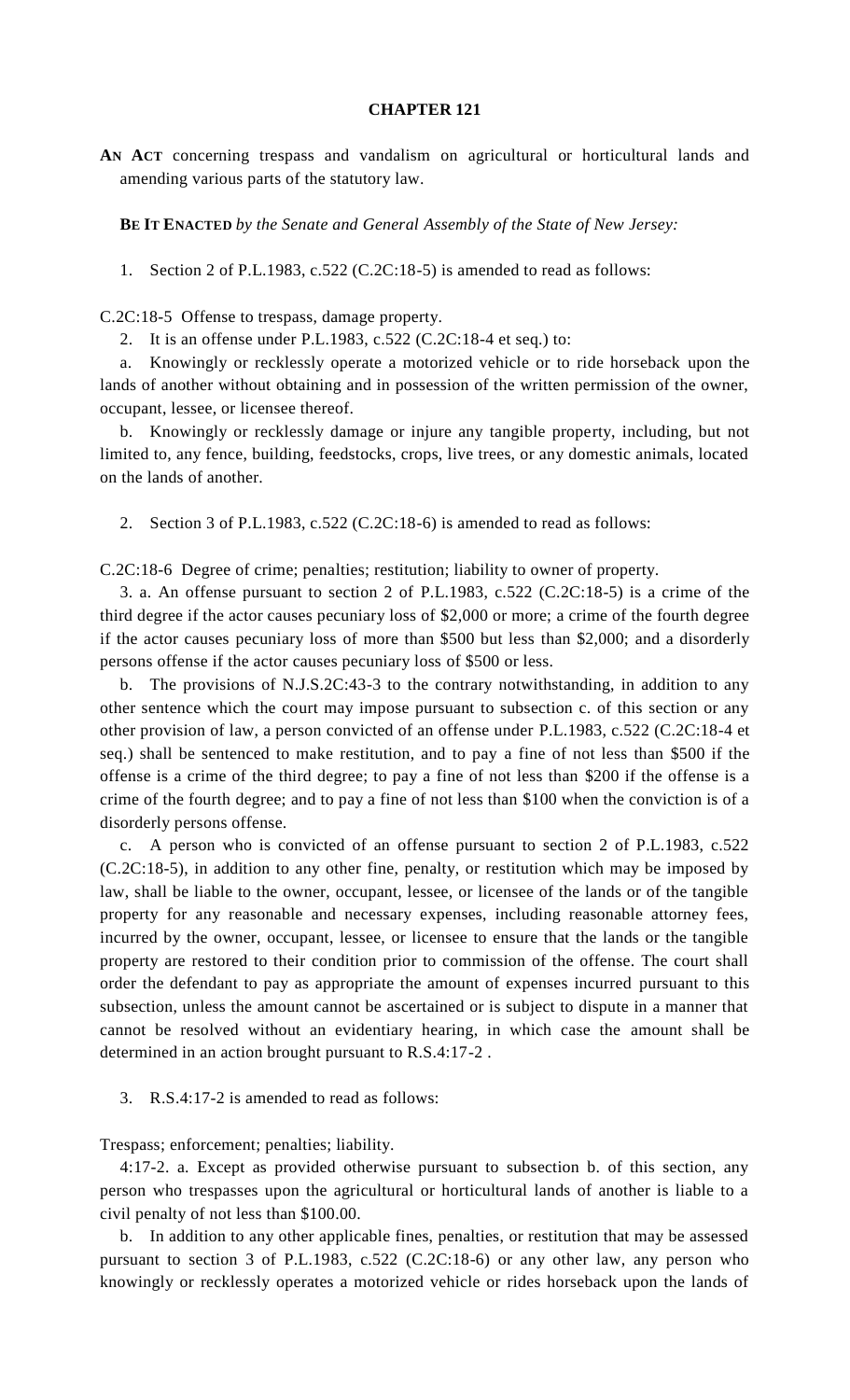another without obtaining and in possession of the written permission of the owner, occupant, lessee, or licensee thereof, or damages or injures any tangible property, including, but not limited to, any fence, building, feedstocks, crops, live trees, or any domestic animals, located on the lands of another shall be liable to:

(1) a civil penalty of not less than \$1,000; and

(2) the owner, occupant, lessee, or licensee of the lands for any reasonable and necessary expenses, including reasonable attorney fees, incurred by the owner, occupant, lessee, or licensee to ensure that the lands are restored to their condition prior to commission of the offense.

The court shall make a finding of the amount of expenses incurred and damages sustained and order the defendant to pay as appropriate.

c. Any civil penalty imposed pursuant to subsection a. or b. of this section shall be collected in a civil action by a summary proceeding under the "Penalty Enforcement Law of 1999," P.L.1999, c.274 (C.2A:58-10 et seq.). The Superior Court and the municipal court shall have jurisdiction to enforce the "Penalty Enforcement Law of 1999." If the violation is of a continuing nature, each day during which it continues shall constitute an additional, separate and distinct offense.

d. Nothing in this article shall relieve owners of agricultural or horticultural lands from the obligation to provide conspicuous posting prohibiting trespass on the waters or banks along or around any waters listed for stocking with fish in the current fish code adopted pursuant to section 32 of P.L.1948, c. 448 (C.13:1B-30) before a trespass violation may be found.

e. As used in this article, "agricultural or horticultural lands" means lands devoted to the production for sale of plants and animals useful to man, encompassing plowed or tilled fields, standing crops or their residues, cranberry bogs and appurtenant dams, dikes, canals, ditches and pump houses, including impoundments, man-made reservoirs and the adjacent shorelines thereto, orchards, nurseries and lands with a maintained fence for the purpose of restraining domestic livestock. "Agricultural or horticultural lands" shall also include lands in agricultural use, as defined in section 3 of P.L.1983, c.32 (C.4:1C-13) where public notice prohibiting trespass is given by actual communication to the actor, conspicuous posting, or fencing or other enclosure manifestly designed to exclude intruders.

4. R.S.4:17-3 is amended to read as follows:

Arrest of offenders without warrant.

4:17-3. A person who shall violate any of the provisions of this article may be arrested without warrant by the owner, occupant, lessee, or licensee, or an officer of the law and taken for trial before the appropriate court pursuant to R.S.4:17-2.

5. R.S.4:17-4 is amended to read as follows:

Failure to produce permit as evidence.

4:17-4. In a prosecution for violation of the provisions of this article, the failure of the defendant to produce a written permit to enter upon the lands upon which the defendant is charged with trespassing, signed by the owner, occupant, lessee, or licensee thereof, shall be prima facie proof that the defendant was forbidden by the owner, occupant, lessee, or licensee to enter upon the lands of the owner, occupant, lessee, or licensee.

6. R.S.4:17-5 is amended to read as follows: